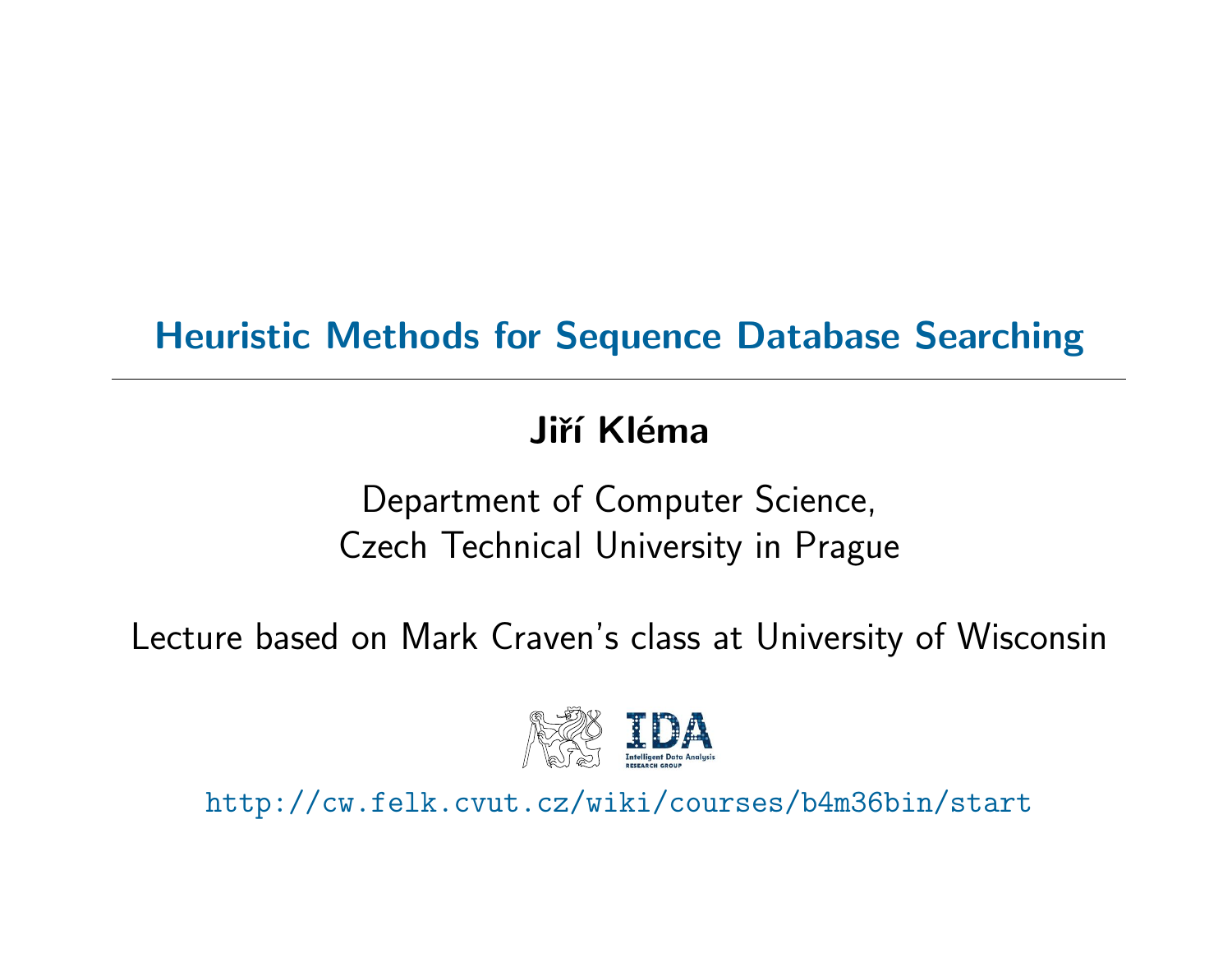### **Heuristic alignment motivation**

- $\bullet$   $\mathcal{O}(mn)$  too slow for large databases with high query traffic,
- **h** heuristic methods do fast approximation to dynamic programming
	- − FASTA [Pearson and Lipman, 1988],
	- − BLAST [Altschul et al., 1990; Altschul et al., Nucleic Acids Research 1997],
- $\blacksquare$  consider the task of searching UniProtKB/Swiss-Prot against a query sequence
	- $-$  say our query sequence is 362 amino-acids long,
	- − the release 2021 of DB contains 203,340,877 amino acids (grows approx by  $1\%$  annually),
	- $-$  finding local alignments via dynamic programming would entail  $\mathcal{O}(10^{11})$ matrix operations,
- **n** many servers handle thousands of such queries a day (NCBI  $>$  500,000).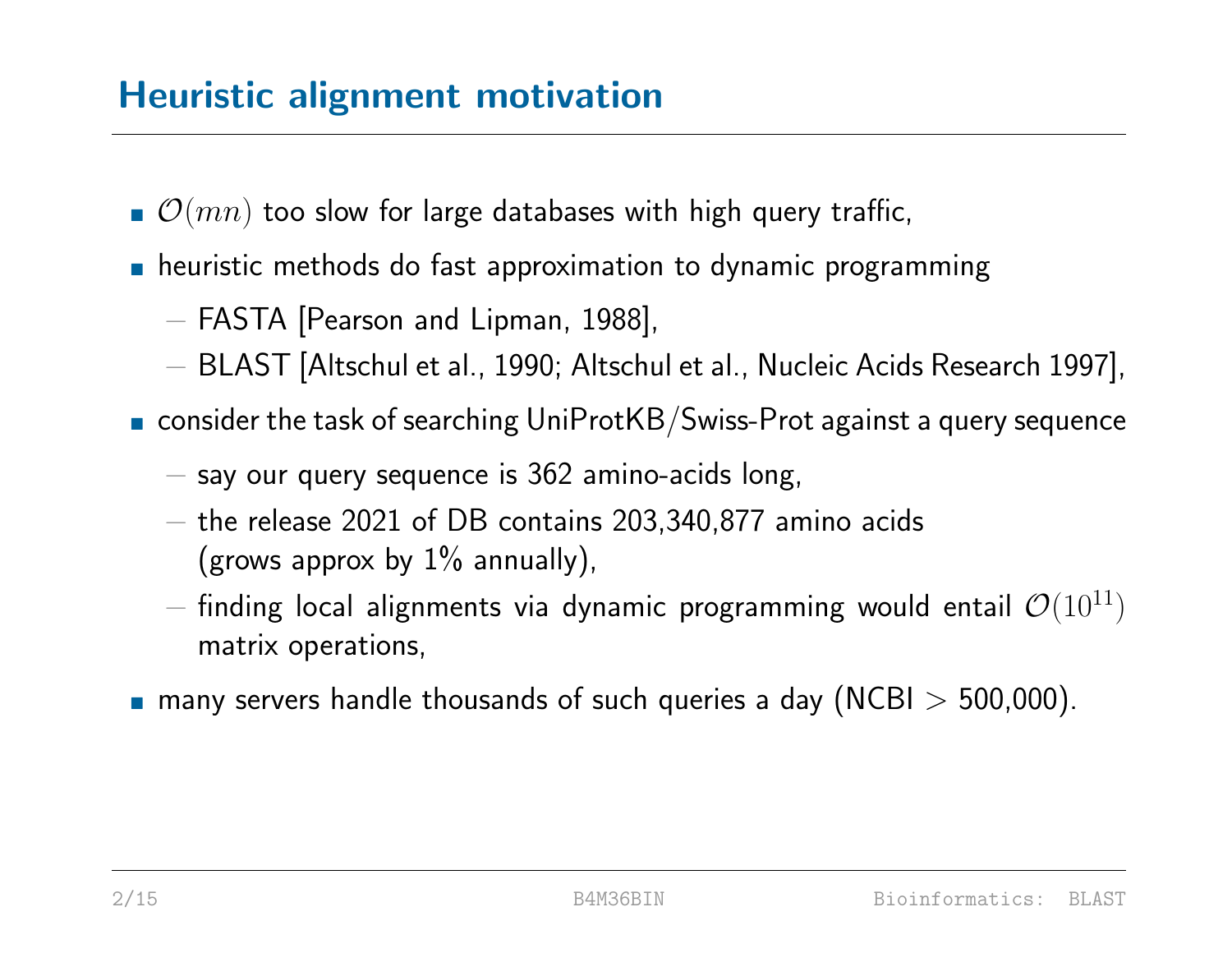# **Overview of BLAST (Basic Alignment Search Tool)**

- Given: query sequence q, word length  $w$ , word score threshold  $T$ , segment score threshold S
	- $-$  compile a list of "words" (of length  $w$ ) that score at least  $T$  when compared to words from  $q$ ,
	- − scan database for matches to words in list,
	- − extend all matches to seek high-scoring alignments,
- return: alignments scoring at least  $S$ ,
- **key heuristics in BLAST** 
	- − look for seeds of high scoring alignments,
	- − use dynamic programming selectively,
- **key tradeoff made: sensitivity vs. speed**

sensitivity  $=$  $\#$ significant matches detected  $\#$ significant matches in DB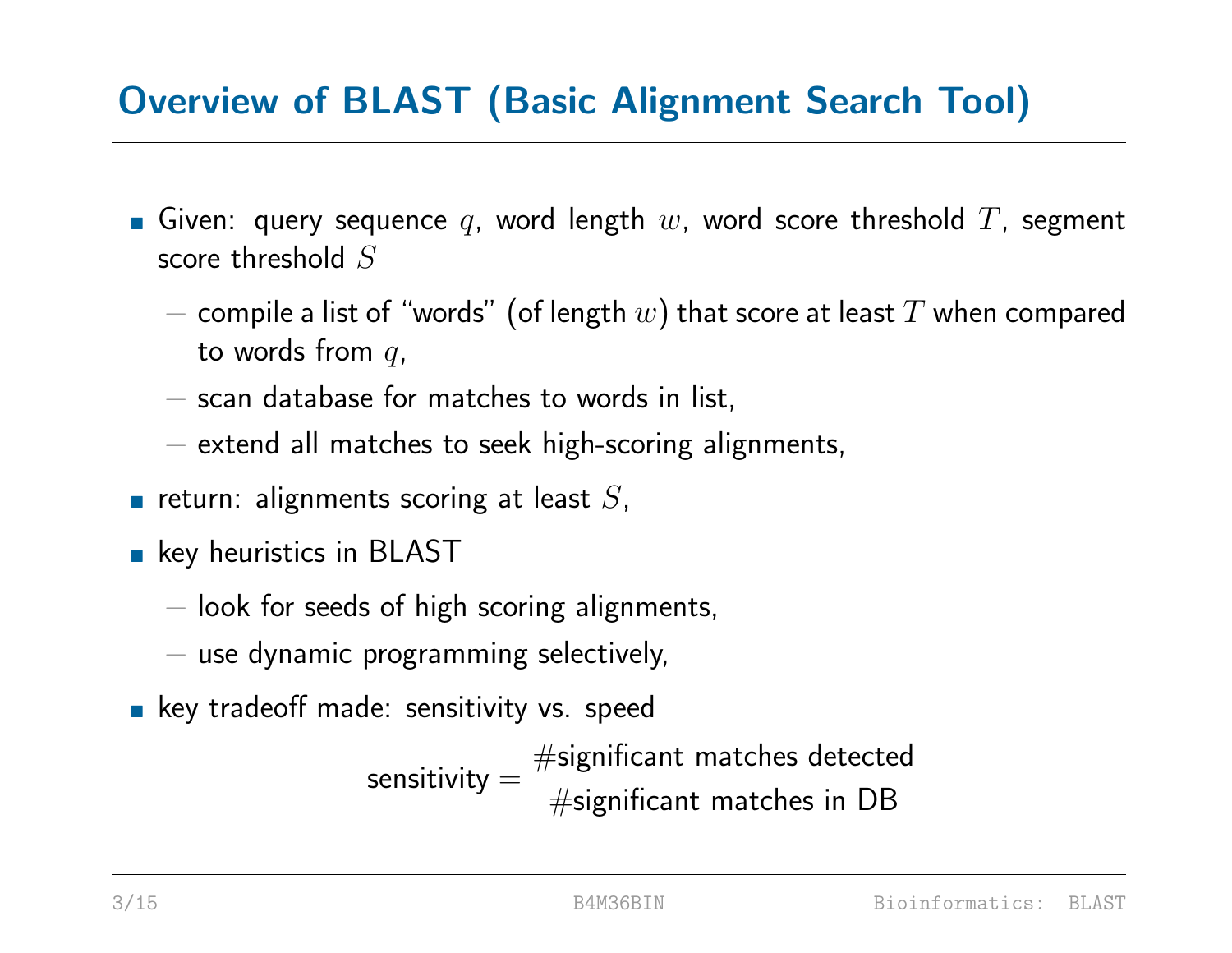#### Determining query words

Given:

- − query sequence: QLNFSAGW
- − word length  $w = 2$  (default for protein usually  $w = 3$ ),
- $-$  word score threshold  $T=9$ ,
- Step 1: determine all words of length w in query sequence

− QL LN NF FS SA AG GW,

Step 2: determine all words that score at least  $T$  when compared to a word in the query sequence

words from sequence query words with  $T \geq 9$  substitution scores (BLOSUM62) **QL**  $QL=9$  s(Q,Q)=5, s(L,L)=4 **LN**  $LN=10$  s(L,L)=4, s(N,N)=6  $NF$  NF=12, NY=9  $\vert$  s(N,N)=6, s(F,F)=6, s(F,Y)=3 . . . . . . . . . SA none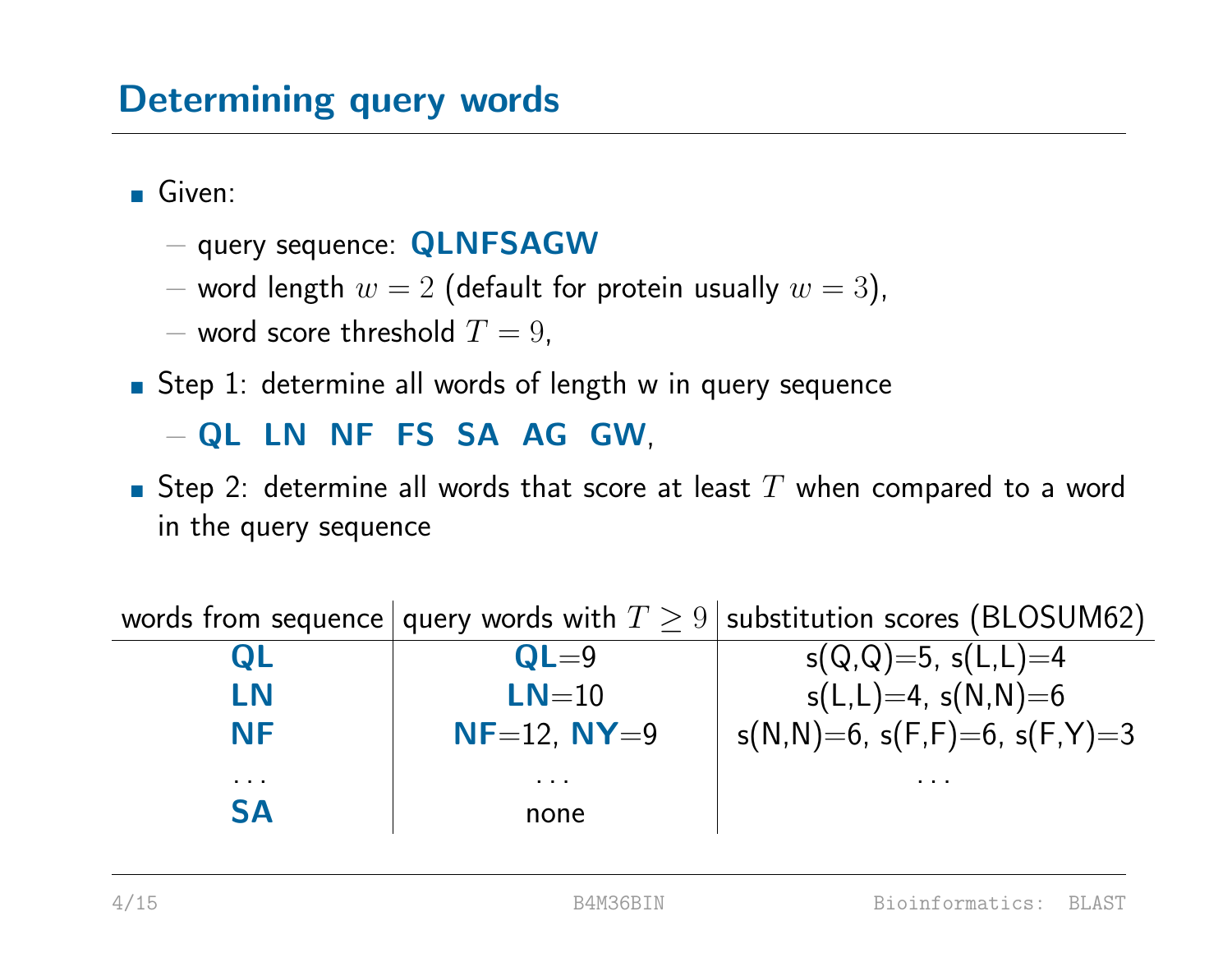#### **Scanning the database**

■ Search database for all occurrences of query words

- − index database sequences into table of words (pre-compute this),
- − index query words into table (at query time).



Marc Craven, BMI/CS 576, www.biostat.wisc.edu/bmi576.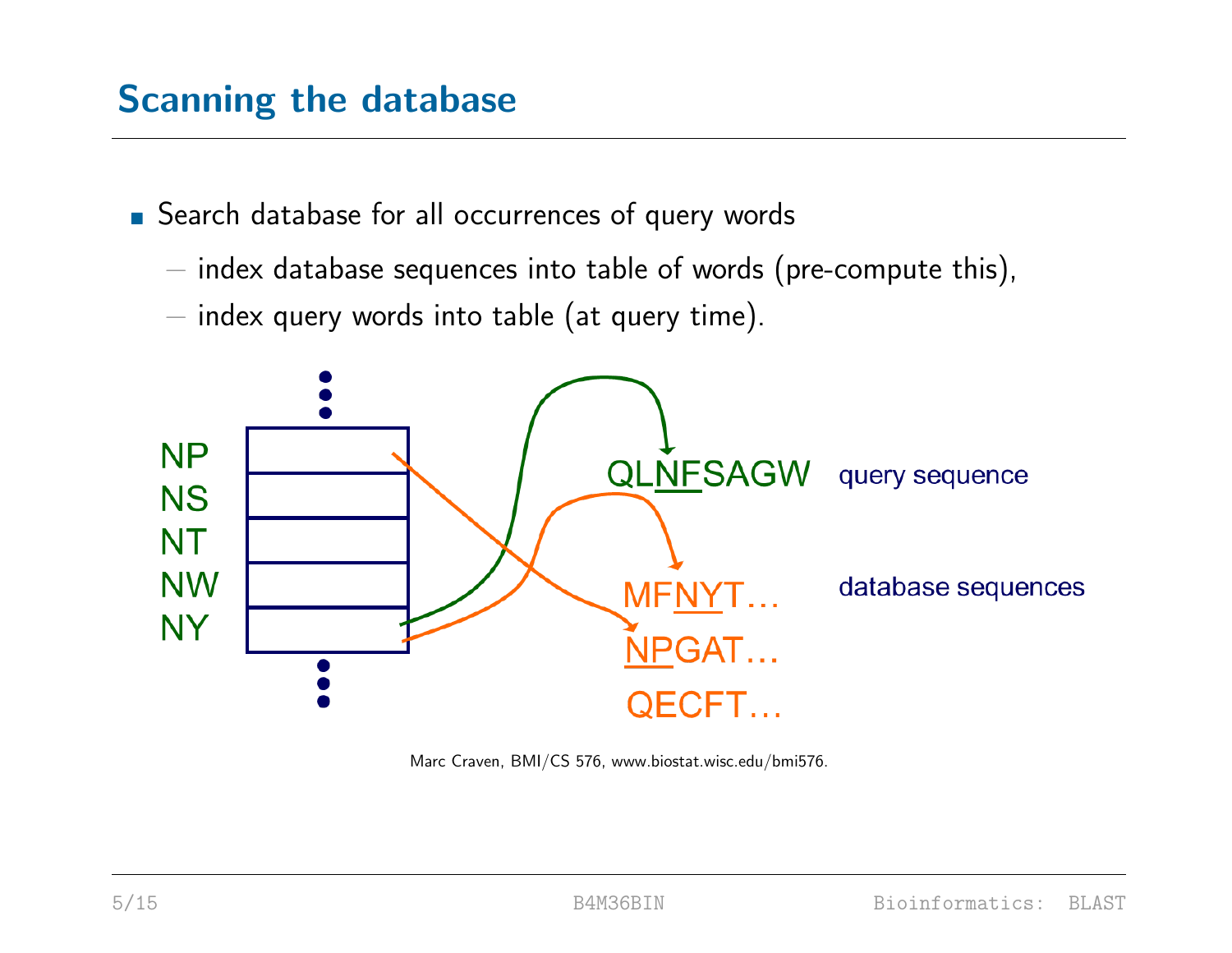### **Extending hits**

- **BLAST** extends hits into local alignments,
- **the original version of BLAST extended each hit separately**
- **Extend hits in both directions (without allowing gaps)**,
- terminate extension in one direction when score falls certain distance below best score for shorter extensions,
- return segment pairs scoring at least  $S$ .



Marc Craven, BMI/CS 576, www.biostat.wisc.edu/bmi576.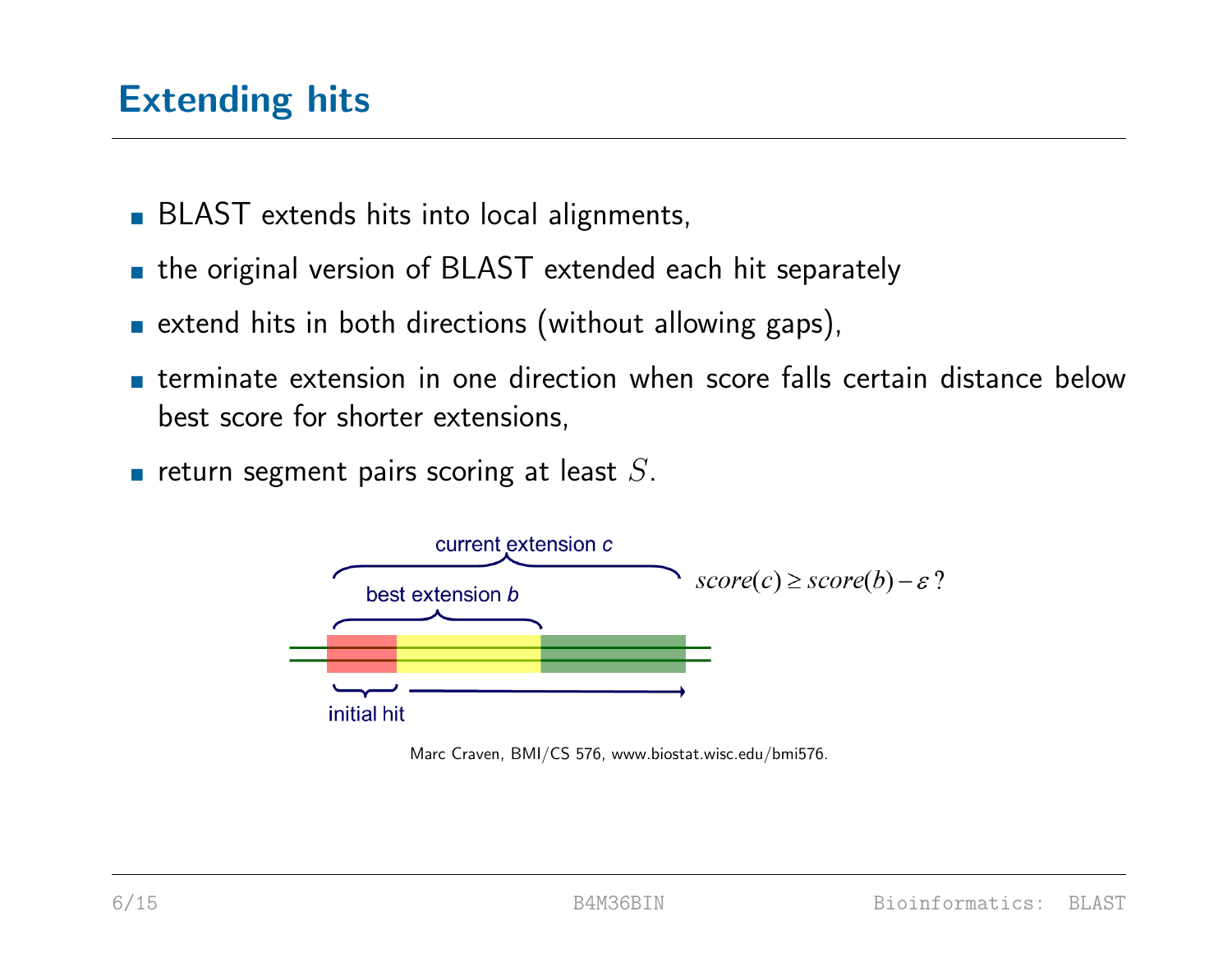#### pThe two-hit method

- $\blacksquare$  The main parameter controlling the sensitivity vs. running-time trade-off is  $T$ (threshold for what becomes a query word)
	- $-$  small  $T$ : greater sensitivity, more hits to expand,
	- $-$  large  $T$ : lower sensitivity, fewer hits to expand,
- **EXTERM** extension step typically accounts for  $90\%$  of BLAST's execution time,
- **the two-hit method** 
	- $-$  do extension only when there are two hits on the same diagonal within distance  $A$  of each other,
	- $-$  to maintain sensitivity, lower  $T$  parameter,
	- − more single hits found but only small fraction have associated 2nd hit.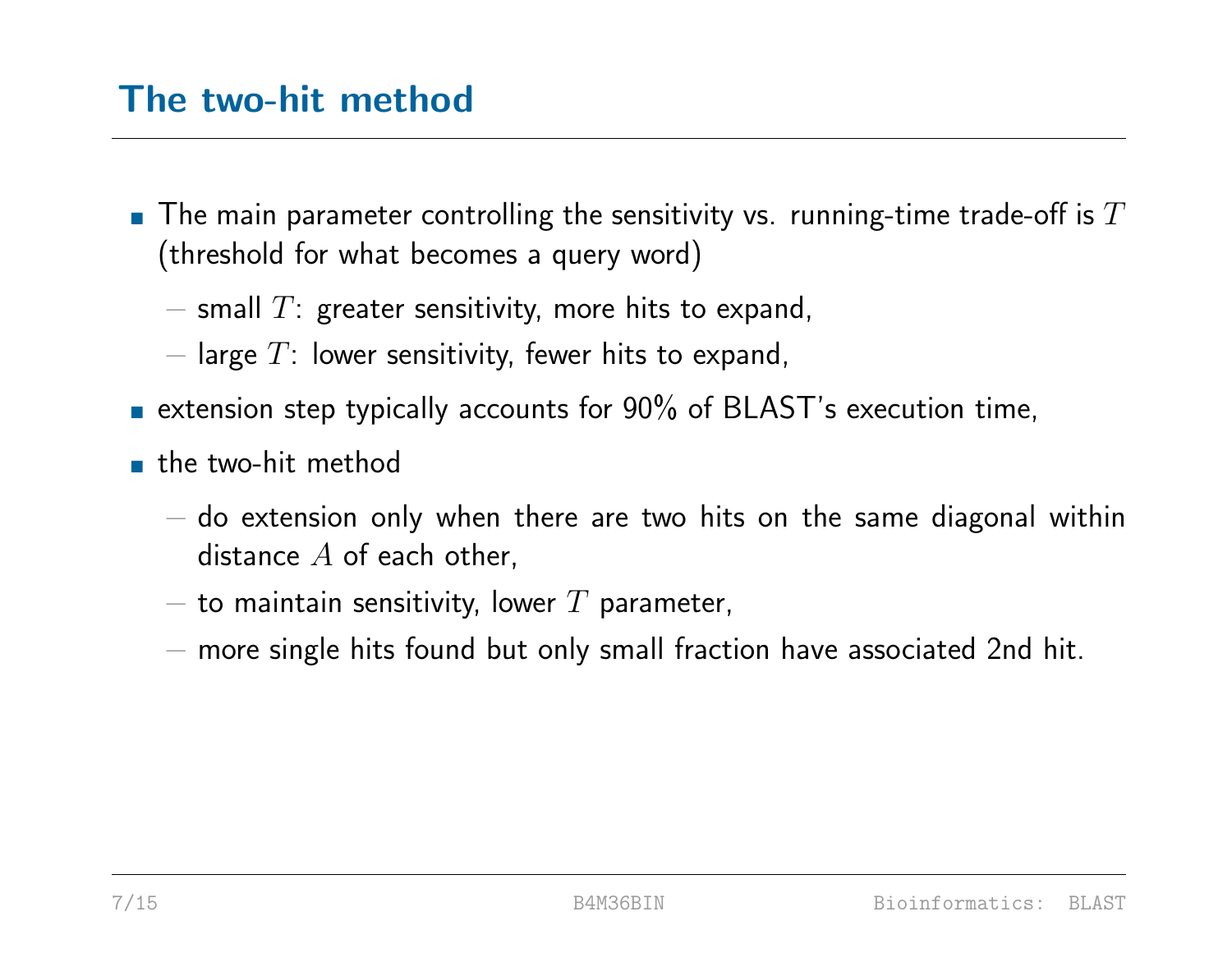#### pExtending hits in original and two-hit BLAST

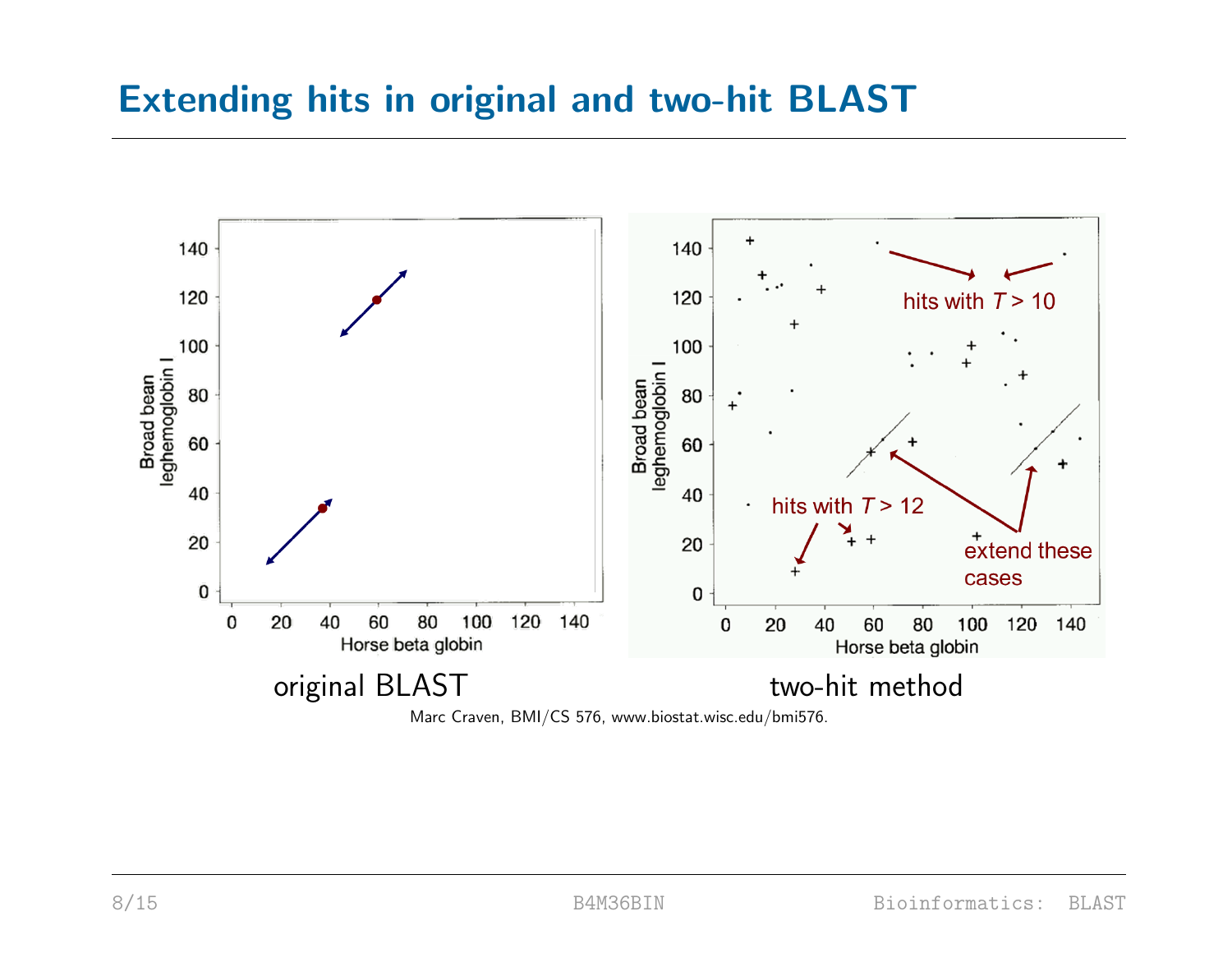# **Gapped BLAST**

- **I** trigger gapped alignment if twohit extension has a sufficiently high score,
- $\blacksquare$  find length-11 segment with highest as seed,
- score; use central pair in this segment<br>as seed,<br>run DP process both forward & back-<br>as a process both forward & back-<br>as a property<br>ward from seed. ■ run DP process both forward & backward from seed,
- **prune cells when local alignment** score falls a certain distance below best score yet,
- **filled cells show alignment pairings** considered.



Altschul et al. Nucleic Acids Research 25, 1997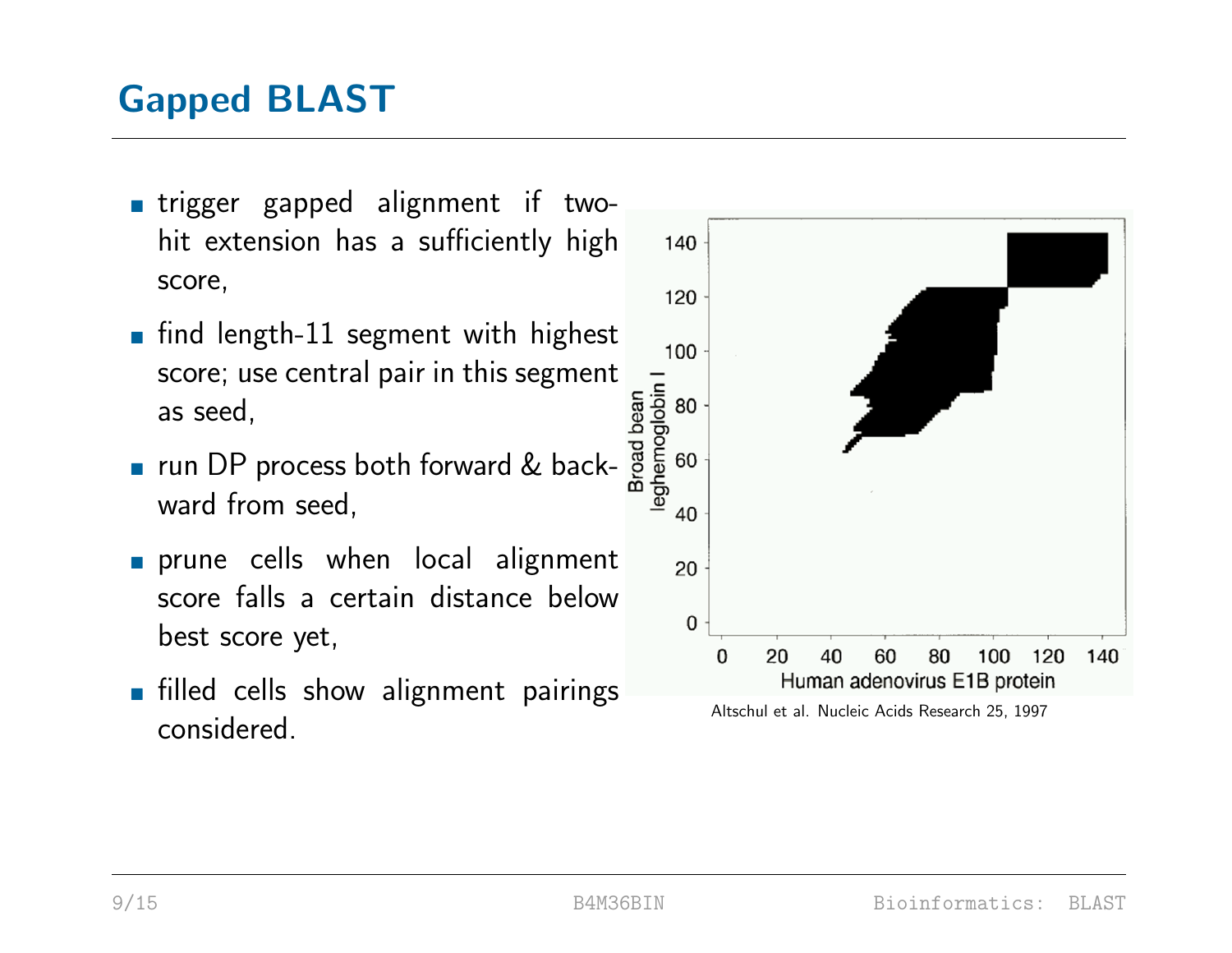# pPSI (Position Specific Iterated) BLAST

**basic idea** 

- − use results from BLAST query to construct a profile matrix,
- − search database with profile instead of query sequence,

− iterate.



Marc Craven, BMI/CS 576, www.biostat.wisc.edu/bmi576.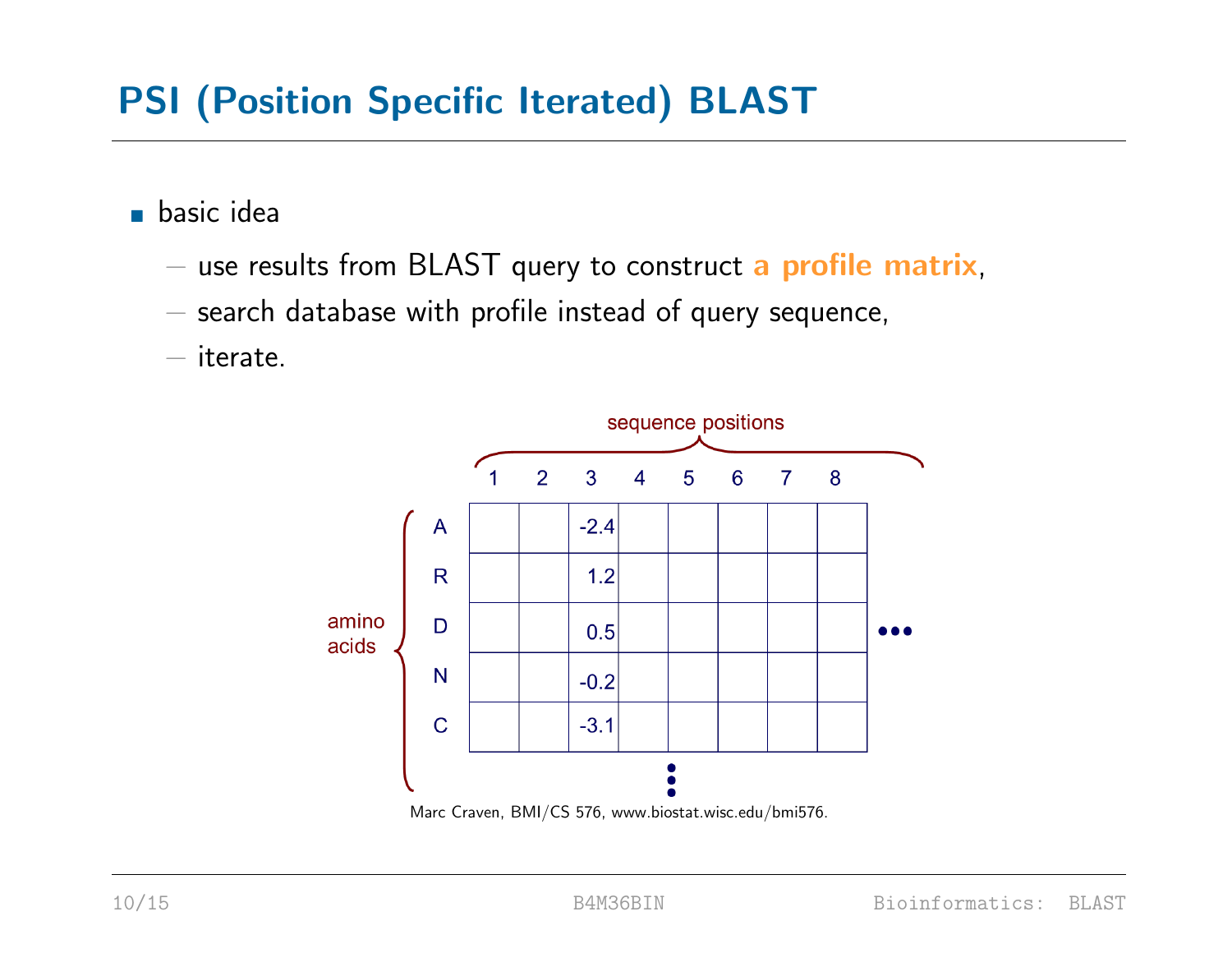- **Aligning profile matrix to a simple sequence** 
	- − like aligning two sequences,
	- − except score for aligning a character with a matrix position is given by the matrix itself – not a substitution matrix.



Marc Craven, BMI/CS 576, www.biostat.wisc.edu/bmi576.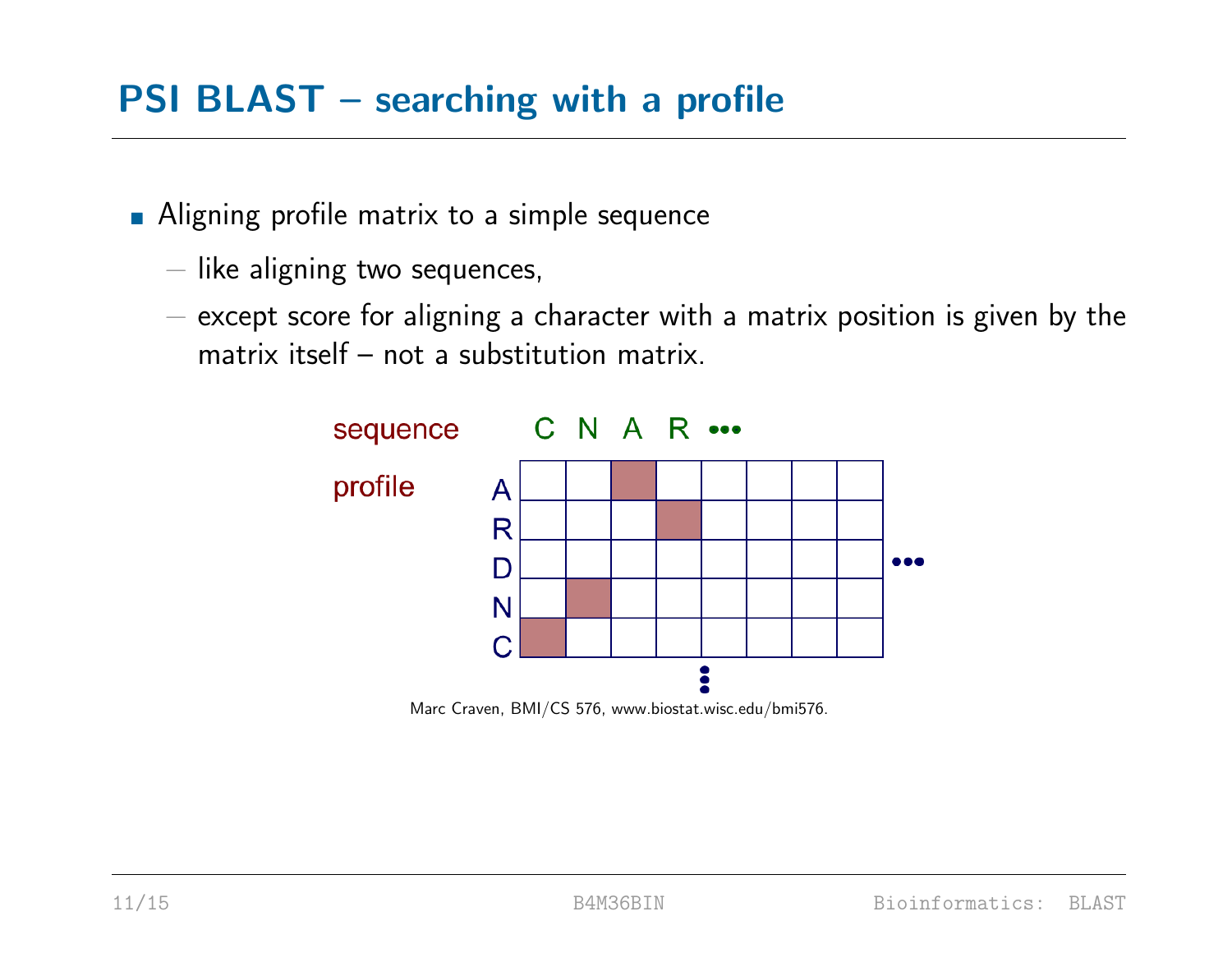### PSI BLAST: constructing the profile matrix



Altschul et al. Nucleic Acids Research 25, 1997.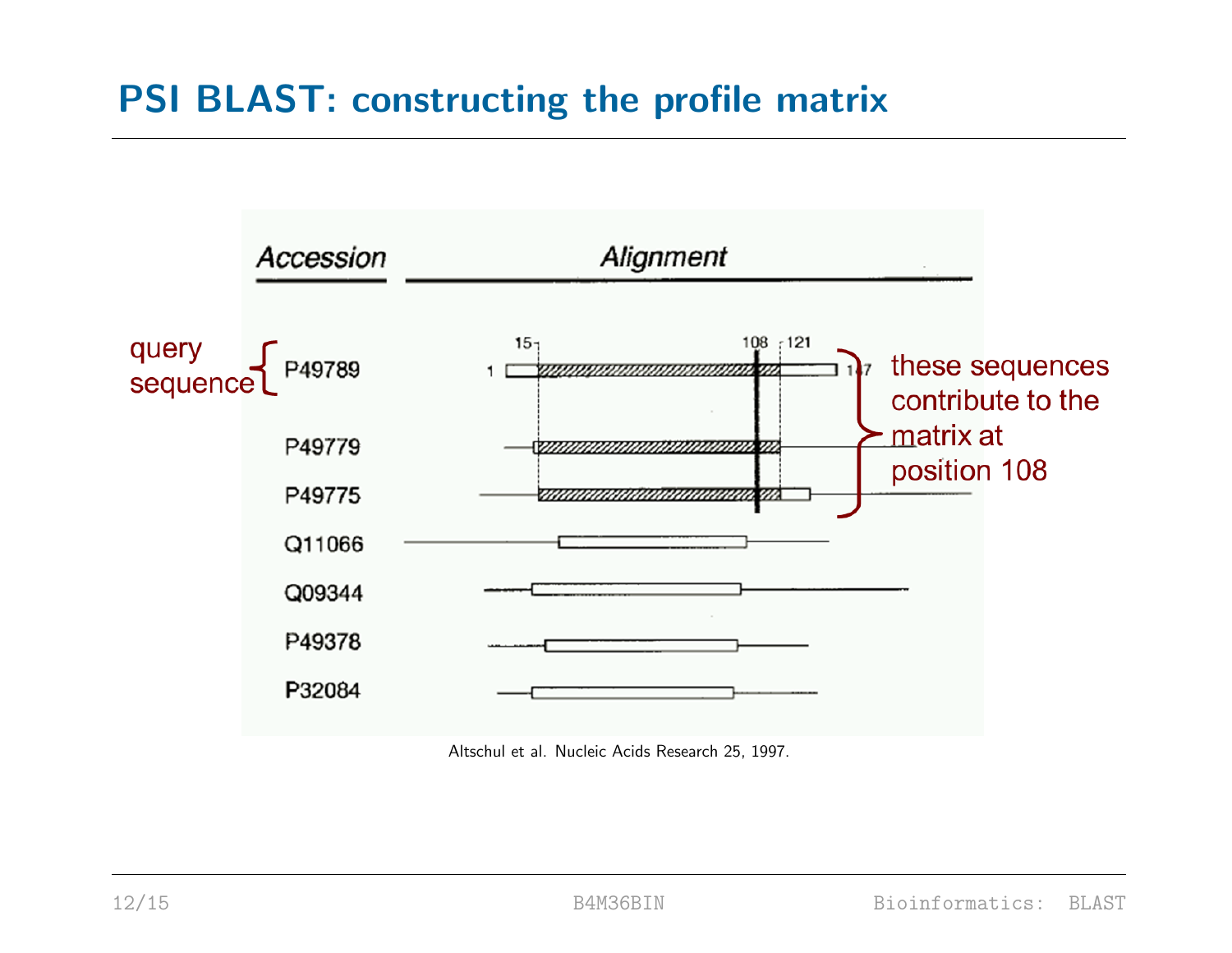|                                        | U.S. National Library of Medicine<br>National Center for Biotechnology Information<br>$\vert$ NIH $\rangle$                                                                                                                                                                    |                                                                     |  |                                           | Log in |
|----------------------------------------|--------------------------------------------------------------------------------------------------------------------------------------------------------------------------------------------------------------------------------------------------------------------------------|---------------------------------------------------------------------|--|-------------------------------------------|--------|
|                                        | BLAST <sup>®</sup> » blastp suite                                                                                                                                                                                                                                              |                                                                     |  | Home Recent Results Saved Strategies Help |        |
| blastp<br>blastn                       | tblastx<br>blastx<br>tblastn                                                                                                                                                                                                                                                   | <b>Standard Protein BLAST</b>                                       |  |                                           |        |
|                                        |                                                                                                                                                                                                                                                                                | BLASTP programs search protein databases using a protein query more |  |                                           |        |
| <b>Enter Query Sequence</b>            | Enter accession number(s), gi(s), or FASTA sequence(s) @ Clear<br>Query subrange <sup>2</sup><br>From<br>To                                                                                                                                                                    |                                                                     |  |                                           |        |
| Or, upload file<br><b>Job Title</b>    | 0<br>Browse No file selected.                                                                                                                                                                                                                                                  |                                                                     |  |                                           |        |
| Align two or more sequences $\bigcirc$ | Enter a descriptive title for your BLAST search                                                                                                                                                                                                                                |                                                                     |  |                                           |        |
| <b>Choose Search Set</b>               |                                                                                                                                                                                                                                                                                |                                                                     |  |                                           |        |
| <b>Database</b>                        | $\overline{\mathbf{e}}$<br>Non-redundant protein sequences (nr)                                                                                                                                                                                                                |                                                                     |  |                                           |        |
| Organism<br>Optional                   | Enter organism name or id-completions will be suggested<br>exclude Add organism<br>Enter organism common name, binomial, or tax id. Only 20 top taxa will be shown.                                                                                                            |                                                                     |  |                                           |        |
| <b>Exclude</b><br>Optional             | Models (XM/XP) Non-redundant RefSeq proteins (WP) L Uncultured/environmental sample sequences                                                                                                                                                                                  |                                                                     |  |                                           |        |
| <b>Program Selection</b>               |                                                                                                                                                                                                                                                                                |                                                                     |  |                                           |        |
| Algorithm                              | Q Quick BLASTP (Accelerated protein-protein BLAST)<br>blastp (protein-protein BLAST)<br>◯ PSI-BLAST (Position-Specific Iterated BLAST)<br>PHI-BLAST (Pattern Hit Initiated BLAST)<br>O DELTA-BLAST (Domain Enhanced Lookup Time Accelerated BLAST)<br>Choose a BLAST algorithm |                                                                     |  |                                           |        |
| <b>BLAST</b>                           | Search database nr using Blastp (protein-protein BLAST)<br>Show results in a new window                                                                                                                                                                                        |                                                                     |  |                                           |        |
| + Algorithm parameters                 |                                                                                                                                                                                                                                                                                |                                                                     |  |                                           |        |

https://blast.ncbi.nlm.nih.gov/Blast.cgi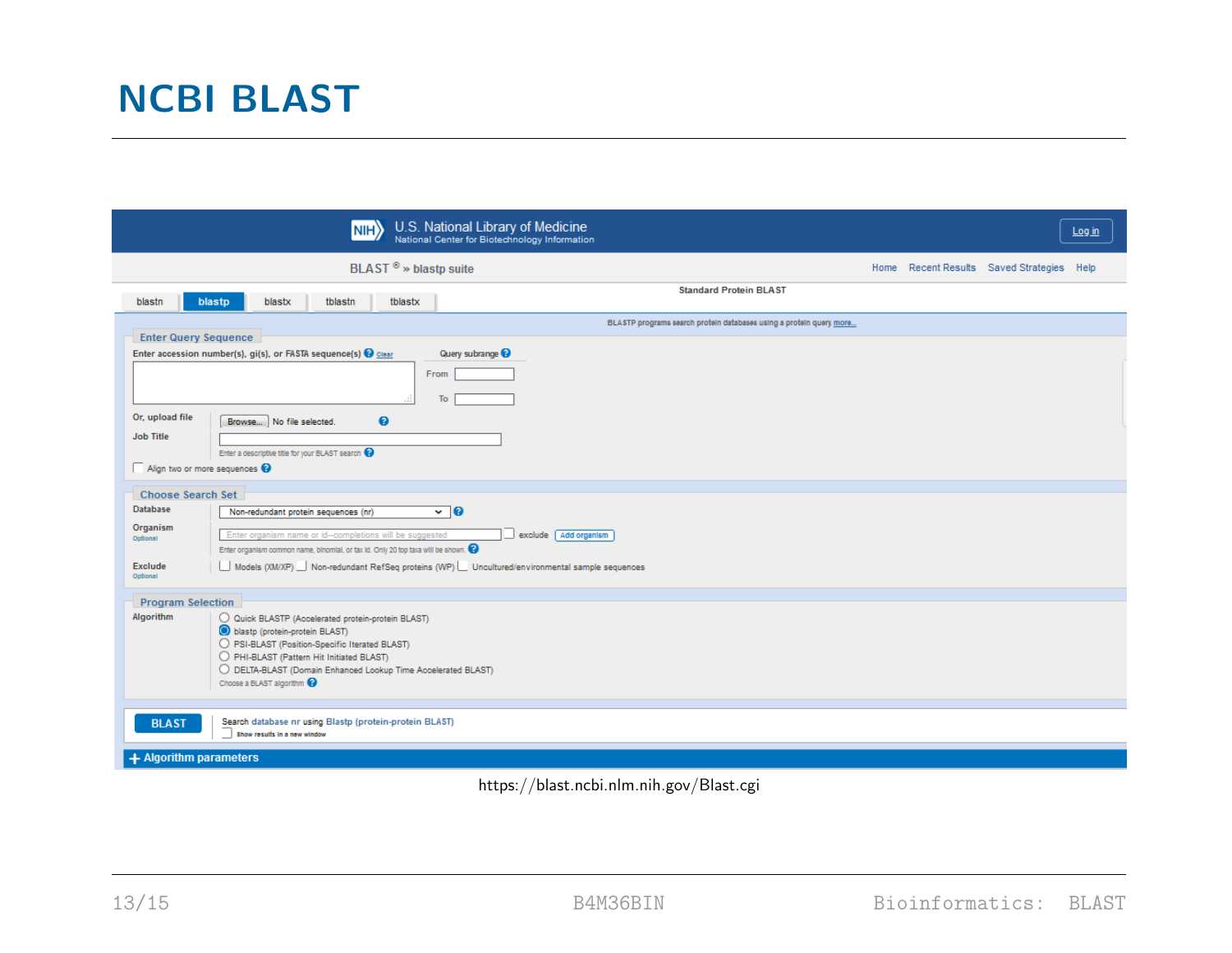# **BLAST** programs



| <b>Sequences producing significant alignments</b> |                                                |         |                                  | $100 \times$<br>Show<br><b>Download</b><br><b>New Select columns</b> $\vee$<br>0 |                     |                                            |            |                    |                  |                       |
|---------------------------------------------------|------------------------------------------------|---------|----------------------------------|----------------------------------------------------------------------------------|---------------------|--------------------------------------------|------------|--------------------|------------------|-----------------------|
| M                                                 | select all 100 sequences selected              | GenPept | Graphics                         |                                                                                  |                     | Distance tree of results                   |            | Multiple alignment |                  | <b>New MSA Viewer</b> |
|                                                   | <b>Description</b><br>$\overline{\phantom{a}}$ |         | Scientific Name<br>$\overline{}$ | Max<br>Score<br>▼                                                                | Total<br>Score<br>▼ | Query<br>Cover<br>$\overline{\phantom{a}}$ | Е<br>value | Per.<br>Ident<br>▼ | Acc.<br>Len<br>▼ | Accession             |
| ✓                                                 | beta-globin [Homo sapiens]                     |         | Homo sapiens                     | 58.3                                                                             | 58.3                | 90%                                        | $3e-09$    | 100.00%            | 30               | AAP74754.1            |
| ⊻                                                 | beta globin [Homo sapiens]                     |         | Homo sapiens                     | 58.3                                                                             | 58.3                | 90%                                        | $3e-09$    | 100.00%            | 30               | AAC97959.1            |
| ⊻                                                 | beta globin variant [Homo sapiens]             |         | Homo sapiens                     | 58.3                                                                             | 58.3                | 90%                                        | $4e-09$    | 100.00%            | 31               | AAP44006.1            |
| ⊻                                                 | mutant beta-globin [Homo sapiens]              |         | Homo sapiens                     | 58.3                                                                             | 58.3                | 90%                                        | $4e-09$    | 100.00%            | 31               | AAG46182.1            |
| ✓                                                 | hemoglobin beta [Homo sapiens]                 |         | Homo sapiens                     | 58.3                                                                             | 58.3                | 90%                                        | $4e-09$    | 100.00%            | 33               | AFR11469.1            |
| ⊻                                                 | beta-globin thalassemia [Homo sapiens]         |         | Homo sapiens                     | 58.3                                                                             | 58.3                | 90%                                        | 6e-09      | 100.00%            | 36               | AAA16335.1            |
| ✓                                                 | beta-qlobin [Homo sapiens]                     |         | Homo sapiens                     | 58.3                                                                             | 58.3                | 90%                                        | 6e-09      | 100.00%            | 37               | AAA88069.1            |
| ✓                                                 | truncated beta globin [Homo sapiens]           |         | Homo sapiens                     | 58.3                                                                             | 58.3                | 90%                                        | $7e-09$    | 100.00%            | 39               | ACF16769.1            |
| ⊻                                                 | beta globin [Homo sapiens]                     |         | Homo sapiens                     | 58.3                                                                             | 58.3                | 90%                                        | 8e-09      | 100.00%            | 41               | ACZ67952.1            |
| ✓                                                 | beta globin [Homo sapiens]                     |         | Homo sapiens                     | 58.3                                                                             | 58.3                | 90%                                        | $9e-09$    | 100.00%            | 42               | AAB60348.1            |
| ✓                                                 | beta-globin [Homo sapiens]                     |         | Homo sapiens                     | 58.3                                                                             | 58.3                | 90%                                        | $2e-08$    | 100.00%            | 55               | AWD38994.1            |
| ⊻                                                 | beta globin [Homo sapiens]                     |         | Homo sapiens                     | 58.3                                                                             | 58.3                | 90%                                        | $2e-08$    | 100.00%            | 57               | AAC97372.1            |
|                                                   | $1.011 - 1.011 - 1.011$<br>$\blacksquare$      |         | $\sqrt{2}$                       |                                                                                  |                     |                                            |            |                    |                  |                       |

https://blast.ncbi.nlm.nih.gov/Blast.cgi